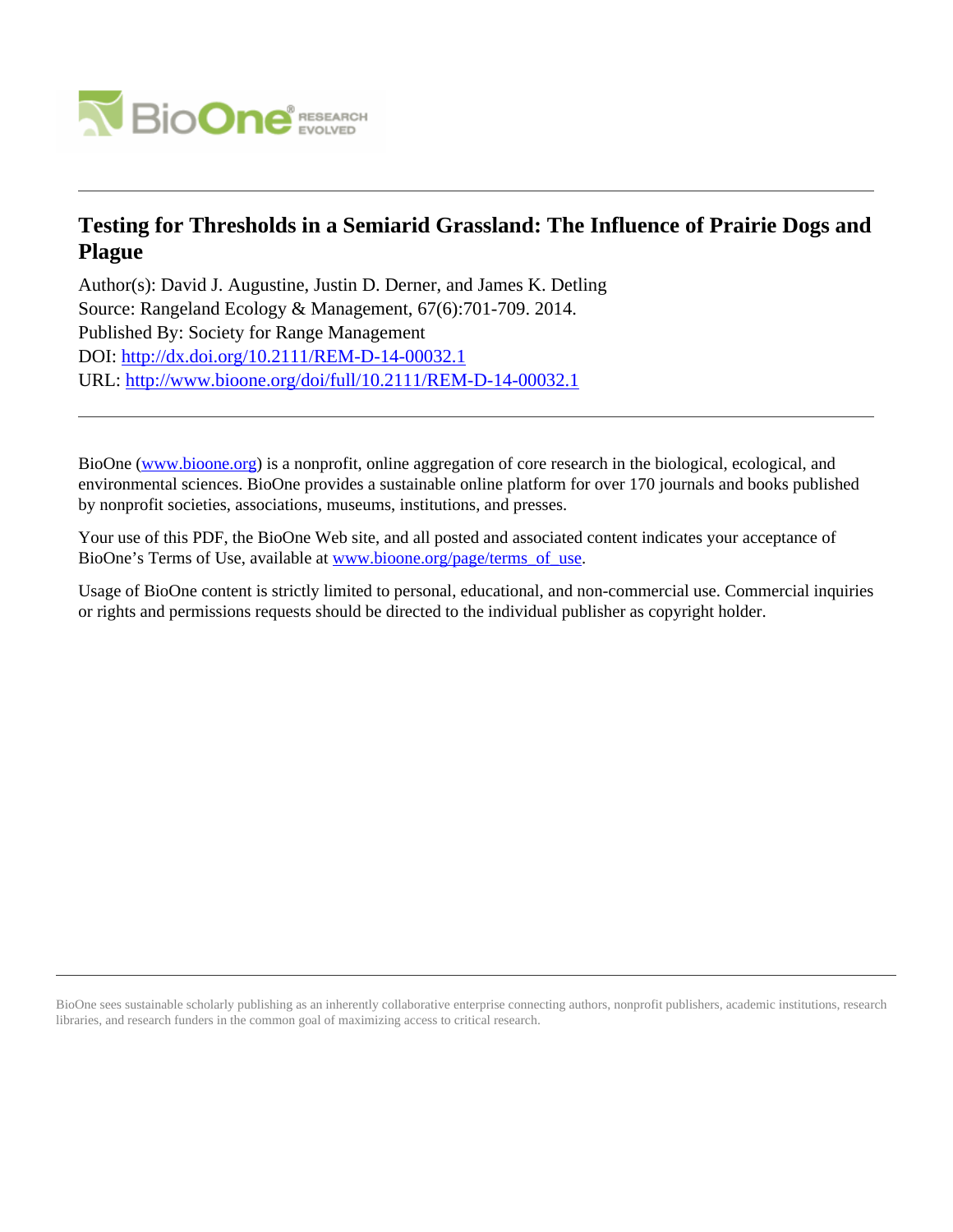## Testing for Thresholds in a Semiarid Grassland: The Influence of Prairie Dogs and Plague

David J. Augustine,<sup>1</sup> Justin D. Derner,<sup>2</sup> and James K. Detling<sup>3</sup>

Authors are <sup>1</sup>Research Ecologist and <sup>2</sup>Research Leader and Rangeland Scientist, US Department of Agriculture–Agricultural Research Service, Rangeland Resources Research Unit, Cheyenne, WY 82009, and Fort Collins, CO 80526, USA; and <sup>3</sup>Professor Emeritus, Department of Biology and Natural Resource Ecology Laboratory, Colorado State University, Fort Collins, CO 80523, USA.

#### **Abstract**

State-and-transition models for semiarid grasslands in the North American Great Plains suggest that the presence of herbivorous black-tailed prairie dogs (Cynomys *ludovicianus*) on a site 1) creates a vegetation state characterized by increased dominance of annual forbs and unpalatable bunchgrasses and increased bare soil exposure and 2) requires long-term ( $>$ 40 yr) prairie dog removal to transition back to a vegetation state dominated by palatable perennial grasses. Here, we examine 1) how the recent history of prairie dog occupancy on a site (1–10 yr) influences the magnitude of prairie dog effects on vegetation composition and 2) how occupancy history affects vegetation dynamics following extirpation of prairie dogs. We used a natural experiment in the shortgrass steppe of northeastern Colorado, USA, where prairie dogs were extirpated from multiple sites during an outbreak of epizootic plague. On sites occupied by prairie dogs for 1–4 yr prior to extirpation, plant cover and composition recovered to conditions similar to unoccupied sites within a single growing season. Larger reductions in perennial  $C_4$  grasses occurred on sites occupied for the prior 7–10 yr compared to sites with shorter occupancy histories ( $\leq 6$  yr). On sites occupied for the prior 7–10 yr,  $C_4$  perennial grasses recovered after 5 yr following prairie dog extirpation; in addition,  $C_3$  perennial graminoids and forbs remained more abundant (compared to sites with no history of prairie dogs) throughout the 5-yr period. Our findings showcase that prior site occupancy (up to 10 yr) by prairie dogs did not induce irreversible shifts in vegetation state in this semiarid grassland. Rather, vegetation changes induced by prairie dogs represent primarily a phase shift in landscapes where prairie dog populations are regulated by epizootic plague.

Key Words: ecological sites, grazing intensity, resilience, shortgrass steppe, state-and-transition models, western Great Plains

## INTRODUCTION

State-and-transition models (STMs) provide a conceptual framework for understanding spatial variation and temporal changes in grassland vegetation as well as implications of management practices and strategies (Westoby et al. 1989; Stringham et al. 2003; Briske et al. 2005, 2008; Bestelmeyer et al. 2009). STMs are founded on the idea that plant communities can undergo transitions that are either readily reversible (referred to as phase shifts) or not readily reversible (referred to as transitions among alternate stable states; Briske et al. 2005). A key challenge in developing STMs is identifying those conditions, processes, and ecological interactions that can result in phase shifts vs. state transitions. The latter are generally linked to an ecological threshold whereby a change in ecosystem conditions past the threshold alters ecological processes that previously would have been capable of reversing the shift (Briske et al. 2008). Examples of such thresholds include changes in fire behavior (e.g., due to shifts in woody vs.

herbaceous vegetation abundance; Van Langevelde et al. 2003; Ansley and Castellano 2006) and loss of surface soil fertility or water-holding capacity (e.g., due to loss of vegetation cover; Suding et al. 2004; van de Koppel and Rietkerk 2004; Chartier and Rotagno 2006; Bestelmeyer et al. 2013). Phase shifts within a vegetation state can occur in response to natural events or management and represent changes that can be readily reversed if the driver causing the phase shift is removed (Briske et al. 2008).

One of the most frequently cited factors inducing transitions among ecological states in grasslands of North America is grazing management (Twidwell et al. 2013). In western North America, existing STMs typically focus on the effects of livestock grazing, particularly with regard to the timing, intensity, and duration of grazing. In some rangelands, the effects of grazing by native herbivores, including colonial, burrowing mammals, can also have dramatic effects on vegetation structure and composition and can additionally have important effects on biodiversity of native plants and vertebrates (Kotliar et al. 1999; Davidson et al. 2012; Augustine and Baker 2013). In the western Great Plains of North America, black-tailed prairie dogs (Cynomys ludovicianus) are colonial, burrowing rodents that historically were widespread throughout the region and were ecologically important components of the disturbance regime (Knowles et al. 2002). Although their distribution and abundance have been substantially reduced over the past two centuries, black-tailed prairie dogs have significant effects on vegetation composition and structure where they remain locally abundant (Coppock et al. 1983; Whicker and Detling 1988; Cid et al. 1991; Hartley et

Research was funded by the US Dept of Agriculture–Agricultural Research Service (USDA-ARS) and the Shortgrass Steppe Long Term Ecological Research Program (NSF DEB-0217631). The USDA-ARS, Northern Plains Area, is an equal opportunity/ affirmative action employer, and all agency services are available without discrimination. Any use of trade, firm, or product names is for descriptive purposes only and does not imply endorsement by the US government.

Correspondence: David J. Augustine, US Dept of Agriculture–Agricultural Research Service, 1701 Centre Ave, Fort Collins, CO 80526, USA. Email: David.Augustine@ ars.usda.gov

Manuscript received 4 March 2014; manuscript accepted 16 May 2014.

 $\odot$  2014 The Society for Range Management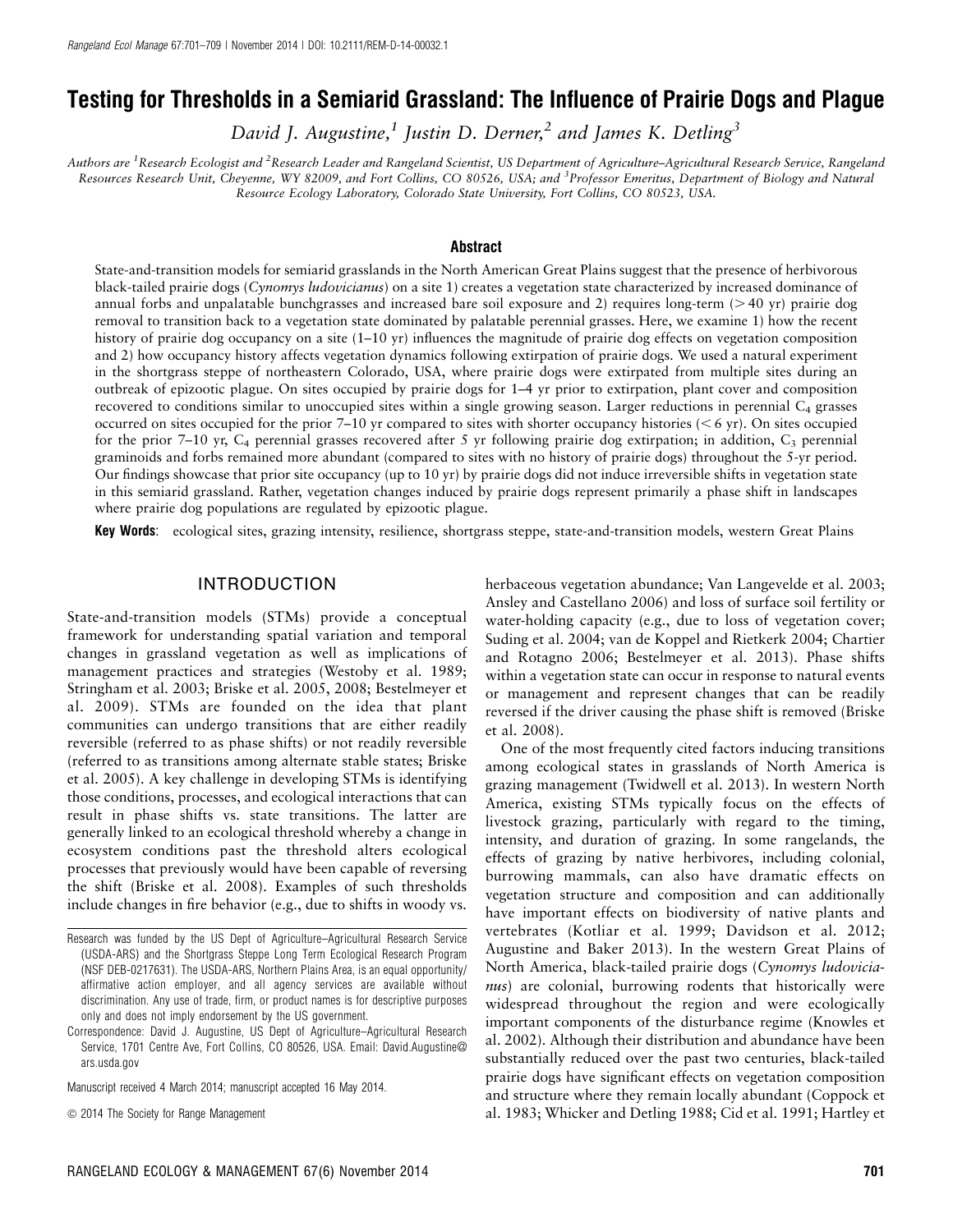al. 2009; Baker et al. 2013). These effects include decreases in height, cover, and biomass of palatable graminoids together with increases in cover and biomass of forbs, and the magnitude of these changes in vegetation typically increases with the time an area has been occupied by prairie dogs (Coppock et al. 1983; Archer et al. 1987). Because of the importance of these grasslands for livestock grazing, a key issue is the degree and time period over which such effects are reversible following prairie dog removal. Within the range of the black-tailed prairie dog, currently published STMs often include an alternative state characterized by increased bare ground exposure and increased dominance of an unpalatable bunchgrass (red threeawn, Aristida purpurea Nutt.) and annual forbs (US Department of Agriculture–Natural Resources Conservation Service [USDA-NRCS] 2007). These STMs suggest the Aristida-bare ground state may transition back to rangeland dominated by palatable perennial grasses only through long-term  $(> 40 \text{ yr})$  prairie dog removal (USDA-NRCS) 2007). However, few empirical data are available to support these predictions.

Given the importance of such models for informing rangeland management and policy, empirical studies that assess temporal and spatial variation in plant communities in order to test the assumptions of STMs are clearly needed (e.g., Bagchi et al. 2012; Bestelmeyer et al. 2013). Here, we examine 1) how the recent history (previous 10 yr) of prairie dog occupancy influences the magnitude of prairie dog effects on vegetation composition in the shortgrass steppe of Colorado, USA, and 2) how occupancy history affects vegetation dynamics over a 5-yr period following the local extirpation of prairie dogs by an epizootic plague event. To address the first objective, we examined how variation in plant community composition was related to variation in the number of years that prairie dogs had occupied a site. To address the second objective, we quantified temporal dynamics in the abundance of four plant functional groups (C4 perennial grasses, C3 perennial graminoids, annual forbs, and perennial forbs) and changes in the spatial pattern of plant cover over time following prairie dog extirpation.

## METHODS

#### Study Area

We conducted this study in native shortgrass steppe at the Central Plains Experimental Range approximately 12 km northeast of Nunn, Colorado, USA (lat 40°50′N, long 104°43′W). Long-term mean annual precipitation is 340 mm, and mean annual precipitation during the growing season (April–August) is 242 mm. During 2004–2011, annual precipitation was 293, 370, 301, 350, 330, 436, 360, and 356 mm, respectively, and growing season precipitation was 169, 250, 158, 216, 240, 352, 285, and 245 mm, respectively.

Soils consist of very deep, well-drained, fine sandy loams to loamy sands on convex alluvial flats and upland plains. Two C<sub>4</sub> grasses (Bouteloua gracilis [Willd. Ex Kunth] Lag. ex Steud and B. dactyloides [Nutt.] J. T. Columbus) dominate the vegetation  $( > 80\%$  of aboveground net primary production); Opuntia polyacantha Haw. is an important succulent plant, and Sphaeralcea coccinia [Nutt] Rydb. is the dominant forb (Milchunas et al. 2008). Plant nomenclature follows the USDA PLANTS database (USDA-NRCS 2014). All research occurred in pastures with no known history of crop cultivation. Pastures were grazed by cattle at moderate stocking rates ( $\sim 0.60$  animal unit months $\cdot$  ha<sup>-1</sup>) each year from 15 May to 1 October, where an animal unit month was defined as the equivalent of a 454-kg livestock unit grazing for 30 d. Previous work showed that cattle at this site graze on prairie dog colonies in proportion to their availability within the landscape (Guenther and Detling 2003).

#### Study Design

We used a natural experiment created by the annual expansion of prairie dog colonies in our study area during 1997–2006 followed by rapid extirpation of prairie dogs from the colonies due to epizootic plague during the fall and winter of 2006– 2007. We studied four prairie dog colony sites. The outermost boundaries of these colonies were mapped annually using global positioning system technology beginning in 1997 and continuing until 2011, with the exception that colonies were not mapped in 1998, 1999, or 2001. Mapping of colony boundaries followed methods described by Sidle et al. (2012). Colony expansion primarily occurred during 2000–2006; sizes were 8, 12, 18, and 31 ha in 2000 and expanded to 129, 200, 244, and 245 ha, respectively, in 2006. During September 2006–April 2007, the area occupied by prairie dogs at these four colonies declined rapidly by  $> 95\%$ , indicative of an epizootic outbreak of plague caused by the bacterium Yersinia pestis. Plague is the only disease known to cause such contractions in colony size over such a short time period, and past research in our study areas has documented that such rapid, extensive colony contractions are the result of plague (Stapp et al. 2004; Antolin et al. 2006; Savage et al. 2011).

During May and June 2007, we used the annual maps of colony boundaries to identify five prairie dog occupancy history categories in each pasture: 1) areas occupied by prairie dogs prior to 2000 (7–10 yr of occupancy prior to plague), 2) areas colonized by prairie dogs between 2000 and 2002 (5–6 yr of occupancy prior to plague), 3) areas colonized between 2002 and 2004 (3–4 yr of occupancy prior to plague), 4) areas colonized between 2004 and 2006 (1–2 yr of occupancy prior to plague), and 5) areas with no recent (past 10 yr) history of prairie dog occupancy. Within these five occupancy categories in each pasture, we then identified those portions of the areas occurring on similar soils and randomly selected a location for a  $40\times40$  m plot. See Appendix A (available online at http://dx. doi.org/10.2111/REM-D-14-00032.s1) for an example of plot layout relative to soils and prairie dog occupancy history in one block of the experiment. The first block was on soils of the Ulm-Renohill complex (fine sandy loam; correlated to the Loamy Plains ecological site), the second on soils of the Ulm-Cushman complex (fine sandy loam; correlated to the Loamy Plains ecological site), the third on soils of the Zigweid series (sandy loam; correlated to the Sandy Plains ecological site), and the fourth on soils of the Edgar series (loam; correlated to the Overflow ecological site; USDA-NRCS 2007).

## Vegetation Sampling

At each  $40\times40$  m plot, we established a nested grid of quadrats where we measured vegetation foliar cover. At each quadrat,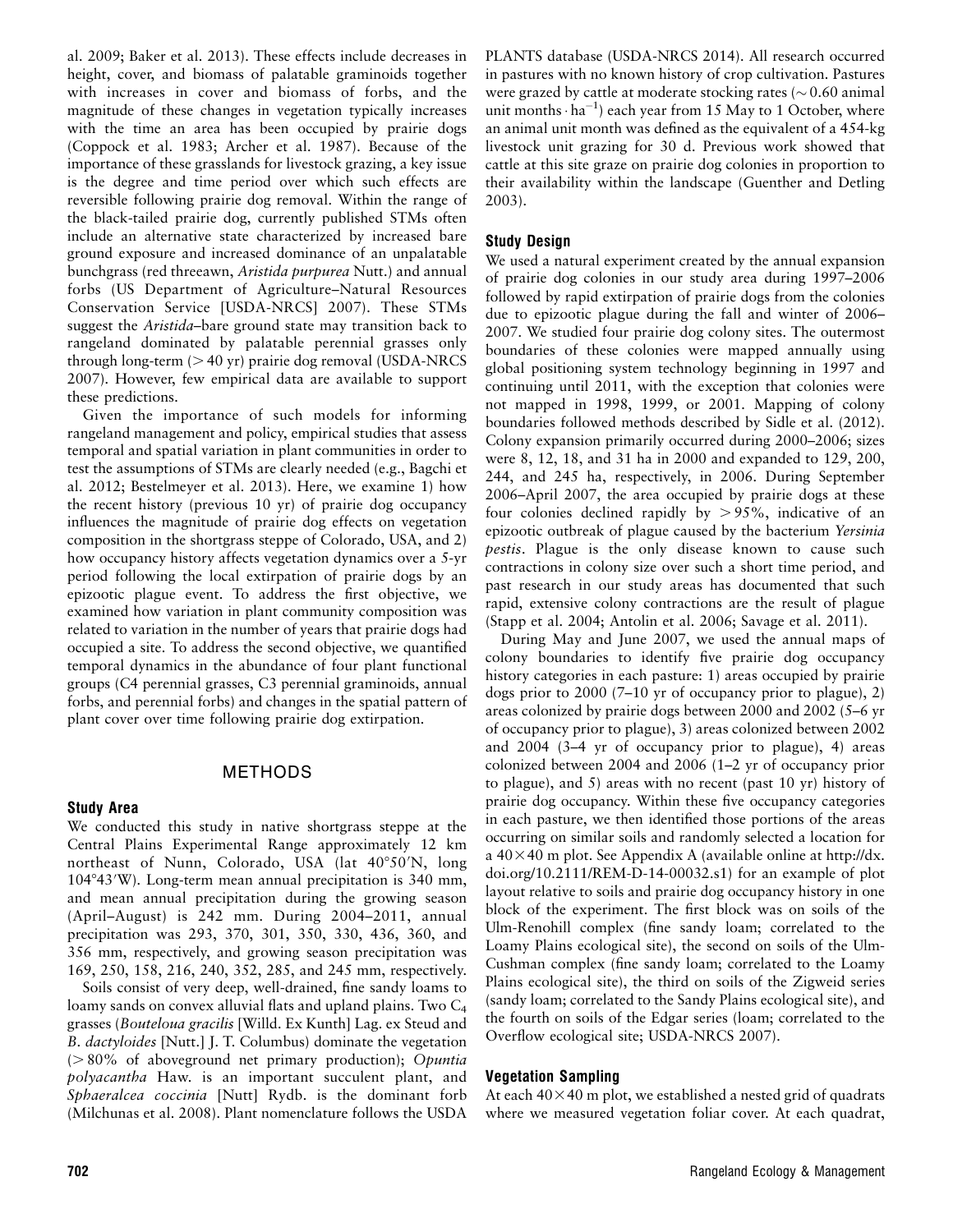

Figure 1. Nonmetric multidimensional scaling ordination of plant species composition at 20 sites (five sites in each of four soil types) in the shortgrass steppe of northeastern Colorado measured in June 2007. Within each soil type, the five sites represented a gradient of prairie dog occupancy history. The largest symbols in each soil type represent sites occupied for 7–10 yr prior to 2007. Symbols of decreasing size represent sites occupied for 5–6 yr, 3–4 yr, and 1–2 yr, respectively, and the smallest symbols represent sites with no history of prairie dog occupation. Axes 1 and 2 explained 75% of the variation in the original species matrix. Variation associated with occupancy history occurs primarily along axis 1, whereas variation associated with soils was orthogonal to the effects of prairie dogs and occurs primarily along axis 2.

we visually estimated foliar cover of each plant species and additionally estimated the bare soil exposure. Cover was recorded by classes consisting of 0–1%, 2–5%, 6–15%, 16– 25%, 26-40%, 41-60%, and  $>60\%$ , and cover class midpoints were used in all statistical analyses (Hickman and Derner 2007). The grid consisted of 17 sampling locations; at each location, we measured vegetation cover in three  $50\times20$ cm quadrats placed 20 cm apart such that the three quadrats combined occurred within a  $50\times100$  cm area (Appendix B; available online at http ://dx.doi.org/10.2111/ REM-D-14-00032.s1). This grid design allowed for analyses of spatial variation among quadrats across scales of 0.2–20 m. With this design, we sampled 51 quadrats (17 locations  $\times$  3 quadrats per location) within each of the 20  $40\times40$  m plots. Quadrat locations were permanently marked with a 10-cmlong nail and 3-cm-diameter washer placed in the northeast and southwest corners to facilitate annual remeasurement at the same location. Vegetation measurements occurred during 20 June–10 July, 2007, 2008, 2009, and 2011. When the first measurements occurred in 2007, vegetation on the plots had been growing in the absence of prairie dog activity for  $\sim$  2 mo.

None of the study plots were recolonized by prairie dogs during 2007–2010. When vegetation measurements began in June 2011, two of four plots in the 7–10-yr occupancy category, one of four plots in the 5–6-yr occupancy category, and two of four plots in the 3–4-yr occupancy category had been partially recolonized by prairie dogs (one or more burrow

mounds in the plot with signs of recent excavation and prairie dog scat). Measurements from 2011 must therefore be interpreted with recognition that plots were beginning to experience recolonization by prairie dogs at that time.

#### Statistical Analyses

To examine variation in plant species composition in relation to prairie dog occupancy history and among the four blocks of study sites at the beginning of the study, we conducted a nonmetric multidimensional scaling (NMS) ordination of the  $species \times site$  matrix. We used NMS ordination because it does not make assumptions regarding normality of the data and has been shown to perform well with simulated gradients (McCune and Grace 2002). We performed preliminary analyses of the relationship between number of ordination axes and stress. Based on the rate of reduction in stress with increasing number of axes (McCune and Grace 2002), we performed a three-axis NMS ordination using the Sorenson distance measure in PC-ORD (v6.0; MjM Software Design, Gleneden Beach, OR).

We used repeated measures analysis of variance (ANOVA) to examine how foliar cover of four plant functional groups and bare soil exposure changed over time within the different prairie dog occupancy history categories. Functional groups consisted of C4 perennial grasses (dominated by Bouteloua gracilis; includes B. dactyloides, Sporobolus cryptandrus [Torr.] A. Greay, A. purpurea, and Muhlenbergia torreyi [Kunth] Hitchc. ex Bush),  $C_3$  perennial grasses and sedges (dominated by Pascopyrum smithii [Rydb.] A. Love and Carex duriuscula C.A. Mey; includes Hesperostipa comata [Trin. & Rupr.] Barkworth and Elymus elymoides [Raf] Swezey), perennial forbs (dominated by *S. coccinia*; includes 27 other species), and annual forbs (dominated by Cryptantha minima Rydb. and Machaeranthera tanacetifolia [Kunth] Nees; includes 21 other species). Nomenclature follows USDA-NRCS (2014). In addition to analyzing patterns for mean bare soil exposure at each site, we also calculated the within-grid variance in bare soil at each site (a nonspatially explicit measure of variation in bare soil) and examined how this variation was related to site occupancy history and year. All ANOVAs were performed using the Mixed procedure in SAS (v9.2; SAS Institute, Cary, NC).

Finally, we used Moran's I (Sokal and Oden 1978), calculated at three spatial scales within each sampling grid, to examine spatially explicit variation in the distribution of bare soil (i.e., areas lacking plant or litter cover). Moran's I measures local spatial autocorrelation in bare soil for quadrats separated by a specified distance class, where values near 0 indicate a lack of spatial autocorrelation and values approaching 1 or  $-1$ indicate strong positive or negative spatial autocorrelation respectively. We calculated Moran's I using the statistical package GS+ (v7.0; Gamma Design Software, Plainwell, MI).

#### RESULTS

#### Vegetation Composition Relative to Prairie Dog Occupancy **History**

Vegetation measurements in June 2007, when plants had grown for 2 mo (from mid-April to mid-June 2007) in the absence of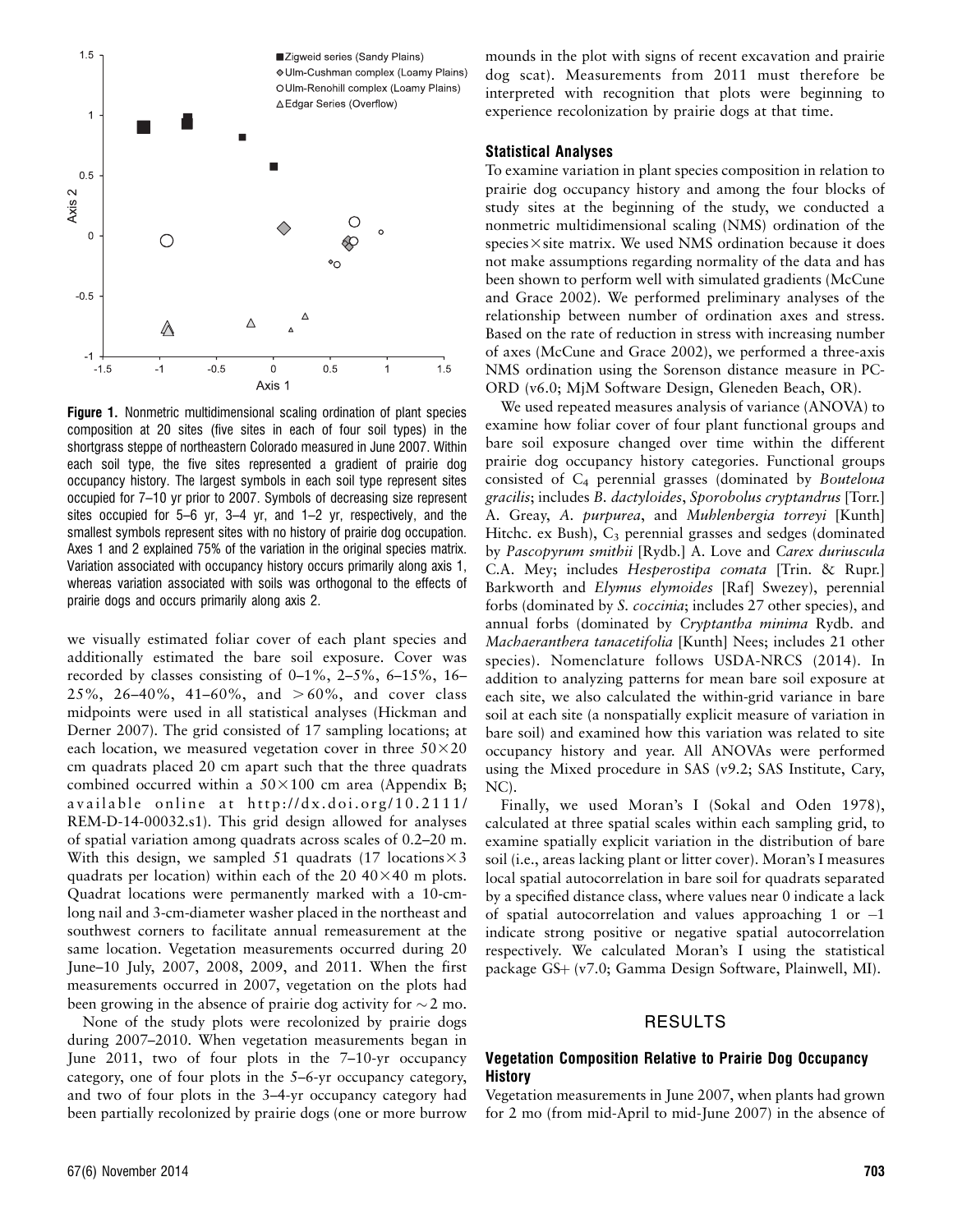

Figure 2. Cover of four plant functional groups in relation to prairie dog occupancy history in the shortgrass steppe of northeastern Colorado during 2007– 2011. Bars with different shades refer to sites with varying number of years of prairie dog occupancy prior to a plague epizootic that removed prairie dogs before the 2007 growing season. The label ''1–2 years'' refers to sites occupied by prairie dogs for 1–2 yr prior to 2007 and so on. For all four plant functional groups, we did not detect significant interactions between prairie dog occupancy history and year (Table 1). Letters next to occupancy category legends and below years indicate which categories and years differ significantly at the  $P < 0.05$  level.

prairie dog activity, revealed a clear gradient in plant species composition (Fig. 1) and cover of plant functional groups (Fig. 2) related to the length of prior occupancy by prairie dogs. First, the NMS ordination of species composition showed that sites occupied 7–10 yr were consistently located more negatively on axis 1 compared to sites with no history of occupancy, while sites with 1–6 yr of prairie dog occupancy were generally located in between these extremes (Fig. 1). Within each for the four replicate sets of sites (i.e., blocks), variation associated with prairie dog occupancy history was consistently distributed along axis 1 (Fig. 1). Variation associated with the history of prairie dog occupancy was orthogonal to differences among sites on different soils (occurring primarily along axis 2), showing that prairie dog occupancy history generally altered plant species composition in a manner that was consistent within each soil type but substantially different than variation among soil types (Fig. 1). The ordination also suggests greater similarity in plant community composition across soil types in the absence of prairie dogs and greater divergence in composition across soil types with 7–10 yr of prairie dog occupancy (Fig. 1).

In the first postplague growing season, most large differences in functional group cover were evident only between sites occupied for 7–10 yr prior to plague vs. sites with no history of prairie dog occupancy (Fig. 2). For  $C_4$  perennial grasses, cover in 2007 declined linearly from unoccupied sites (21% cover) up to sites occupied for 5–6 yr (15% cover), but significant differences were not detected among these colony age classes. Cover was significantly lower (6%) at sites occupied 7–10 yr (Fig. 2A). Aristida purpurea comprised only a minor portion of the total  $C_4$  perennial grass cover at all sites, and its abundance was not influenced by prairie dog occupancy history  $(F_{4,12}=2.04, P=0.152)$ . Minimum A. *purpurea* cover was recorded in 2007 (mean of 0.1% cover on sites with 7–10 yr of prairie dog occupancy and 0.5% cover on sites with no prairie dogs), and maximum A. *purpurea* cover was recorded in 2009 (mean of 0.8% cover with 7–10 yr of prairie dog occupancy and 1.9% cover with no prairie dogs).

In the first growing season following prairie dog extirpation (2007), perennial  $C_3$  graminoids did not exhibit a clear trend related to the occupancy gradient but were significantly greater on 7–10 yr compared to 1–4 yr (Fig. 2B). Trends for annual and perennial forb cover among sites were opposite that for C4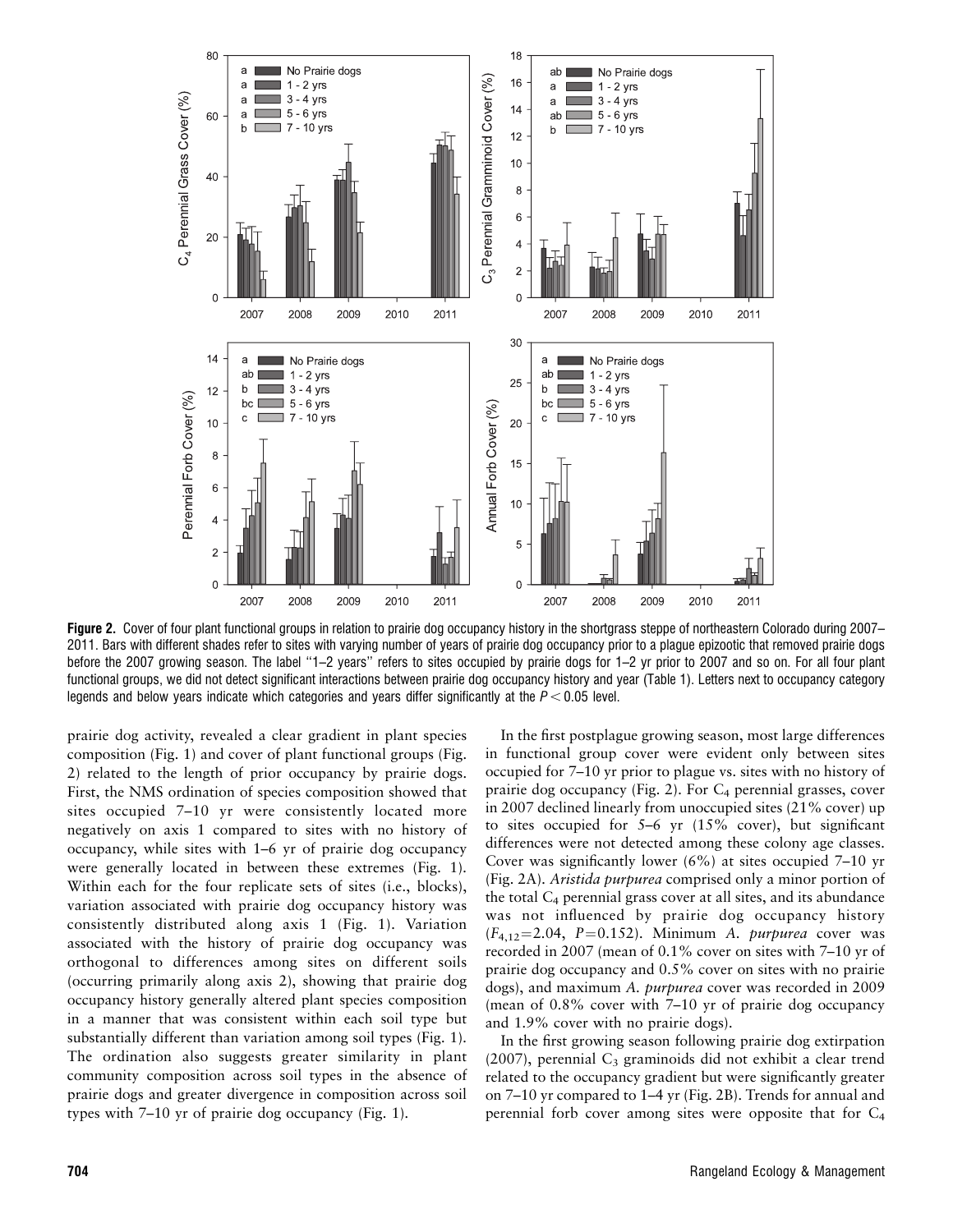Table 1. Results of repeated measures analysis of variance testing how the abundance of four plant functional groups varies among years (2007– 2011) and in relation the history of prairie dog occupancy in the shortgrass steppe of northeastern Colorado. For tests for all response variables, the degrees of freedom in the numerator and denominator were, respectively, 4 and 12 for occupancy history, 3 and 9 for year, and 12 and 36 for the occupancy history $\times$ year interaction.

| Functional group            | Factor                  | F     | P        |
|-----------------------------|-------------------------|-------|----------|
| $C_4$ perennial grasses     | Occupancy history       | 14.9  | 0.000    |
|                             | Year                    | 65.66 | < 0.0001 |
|                             | Occupancy $\times$ year | 0.46  | 0.924    |
| $C_3$ perennial gramminoids | Occupancy history       | 3.69  | 0.035    |
|                             | Year                    | 16.41 | 0.001    |
|                             | Occupancy $\times$ year | 1.05  | 0.430    |
| Perennial forbs             | Occupancy history       | 5.48  | 0.010    |
|                             | Year                    | 6     | 0.016    |
|                             | Occupancy $\times$ year | 0.67  | 0.764    |
| Annual forbs                | Occupancy history       | 8.83  | 0.002    |
|                             | Year                    | 44.98 | < 0.0001 |
|                             | Occupancy $\times$ year | 0.3   | 0.985    |
| Bare soil exposure          | Occupancy history       | 23.57 | < 0.0001 |
|                             | Year                    | 11.8  | 0.002    |
|                             | Occupancy $\times$ year | 1.32  | 0.249    |
| Variance in bare soil       | Occupancy history       | 8.32  | 0.002    |
|                             | Year                    | 6.69  | 0.0114   |
|                             | Occupancy $\times$ year | 0.83  | 0.6204   |

grasses, as forb cover increased linearly from unoccupied sites to sites occupied 7–10 yr (Figs. 2C and 2D). In general, cover of all functional groups was similar on sites occupied for 1–4 yr prior to plague compared to sites with no history of prairie dogs, indicating that plant cover on sites occupied for 4 or fewer years recovered to unoccupied levels in a single growing season.

#### Vegetation Dynamics Following Prairie Dog Extirpation

We used repeated measures ANOVA to test whether variation among occupancy categories varied across the 4 yr of measurements and assess whether and how dynamics on sites with the longest history of occupancy differed from other occupancy categories. For all four functional groups, we detected significant differences in cover among occupancy history categories and among years but no significant  $year \times occupancy$  interactions (Table 1). In general, cover of all functional groups on sites occupied for 1–4 yr prior to plague was similar to cover on sites with no history of prairie dogs. C4 grass cover increased substantially and at the same rate in all five occupancy categories over time (Fig. 2A), reflecting the fact that the study was initiated following a drought year in 2006 and continued through a series of average and above-average precipitation years during 2008–2010. Where prairie dogs occupied the site for 7–10 yr prior to plague, C4 grass cover still had not recovered to the same level as unoccupied sites by 2011. However, even though  $C_4$  cover had been reduced to extremely low levels on these sites in 2007 (mean cover of  $6\%$ ),  $C_4$  grass cover recovered rapidly, reaching mean cover of  $34\%$  by 2011.  $C_3$  perennial graminoid cover was



Figure 3. Mean bare soil exposure and within-site variation in bare soil exposure in relation to prairie dog occupancy history in the shortgrass steppe of northeastern Colorado during 2007–2011. Bars with different shades refer to sites with varying number of years of prairie dog occupancy prior to a plague epizootic that removed prairie dogs before the 2007 growing season. The label ''1–2 years'' refers to sites occupied by prairie dogs for 1–2 yr prior to 2007, and ''7–10 years'' refers to sites occupied by prairie dogs for 7–10 yr prior to 2007. Letters next to occupancy category legends and below years indicate which categories and years differ significantly at the  $P < 0.05$  level.

stable during 2007–2009 and then increased notably between 2009 and 2011 following above-average precipitation in 2009. Trends suggested a greater increase in  $C_3$  graminoids in 2011 on sites occupied 7–10 yr compared to all other occupancy categories (Fig. 2B), but the year $\times$ occupancy class interaction was not significant (Table 1). Patterns for  $C_3$  graminoids show that long-term prairie dog occupancy did not suppress cover in the short term or reduce the capacity for  $C_3$  graminoids to increase in abundance once prairie dogs were removed.

Perennial forb cover declined from 2007 to 2011 and remained significantly greater on sites occupied 7–10 yr relative to unoccupied sites throughout the study (Fig. 2C). Annual forb cover varied widely among years, possibly in response to spring precipitation patterns. Across the 4 yr, annual forb cover was significantly greater on sites occupied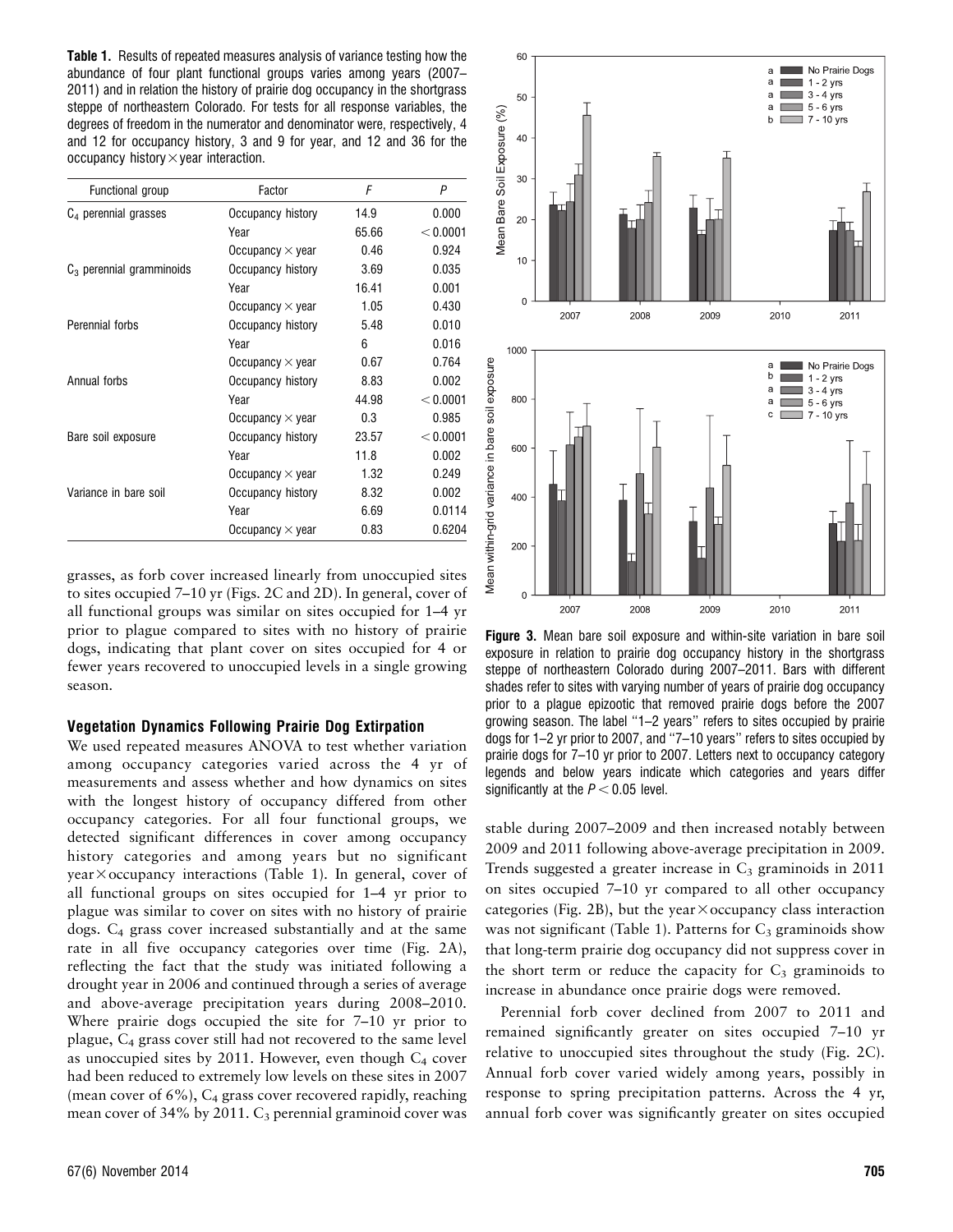

**Figure 4.** Mean Moran's I for bare soil exposure in relation to prairie dog occupancy history in the shortgrass steppe of northeastern Colorado during 2007–2011. Bars with different shades refer to sites with varying number of years of prairie dog occupancy prior to a plague epizootic that removed prairie dogs before the 2007 growing season. Moran's I is a measure of spatial autocorrelation with values approaching 1 or  $-1$  indicating strong positive or negative autocorrelation and values near zero indicating a random spatial pattern. For 2007, bars with the same letter above them indicate occupancy categories with similar levels of spatial autocorrelation for a given spatial scale. NS indicates spatial scales for which there were no differences in spatial pattern among occupancy categories. In both 2007 and 2011, spatial autocorrelation for all occupancy categories was significantly greater ( $P < 0.05$ ) at the submeter spatial scale compared to the 10-m and 20-m scales.

for 7–10 yr compared to sites occupied  $\leq 6$  yr as well as unoccupied sites (Fig. 2D).

Patterns for bare soil exposure were generally the inverse of our findings for C4 perennial grasses, with significant differences among occupancy classes and years (Table 1; Fig. 3A). In 2007, bare soil exposure was substantially greater on sites occupied 7–10 yr compared to all other sites (Fig. 3A). Mean bare soil exposure declined monotonically across years during the study on all occupancy categories. In 2009 and 2011, bare soil was consistently less than 25% at sites in all occupancy categories, except sites that were occupied 7–10 yr (mean bare soil of 35% in 2009 and 27% in 2011; Fig. 3A). Bare soil on sites occupied 7–10 yr prior to prairie dog extirpation declined from a mean of 46% in 2007 to 27% in 2011 but did not decline to the levels occurring in any of the other occupancy categories.

#### Vegetation Spatial Patterns Following Prairie Dog Extirpation

To assess changes in the spatial pattern of vegetation cover, we used bare soil exposure as our response variable because it represents the distribution of areas lacking any form of vegetation cover. We examined whether prairie dogs altered spatial patterns in bare soil by creating more frequent and/or larger bare patches and whether such patch formation may be associated with rates of vegetation recovery after prairie dog extirpation. Variability in bare soil within a site generally showed similar patterns as mean bare soil exposure. Variability was significantly greater at sites occupied 7–10 yr compared to all other occupancy classes, and variability declined in all occupancy categories over time (Fig. 3B).

We used Moran's I to evaluate patchiness (i.e., spatial autocorrelation) in bare soil at submeter, 10-m, and 20-m spatial scales. During the first growing season following prairie dog extirpation (2007), spatial autocorrelation in bare soil at the submeter scale was significantly greater at sites occupied 3– 6 yr compared to sites occupied both for longer (7–10 yr) and shorter (1–2 yr and unoccupied) time periods (Fig. 4A). At the 10-m scale, we found significant negative spatial autocorrelation at unoccupied sites (test for difference from  $0: P=0.005$ ) but no spatial autocorrelation in any other occupancy classes. At the 20-m scale, we found no significant negative or positive spatial autocorrelation in any occupancy category (Fig. 4A). In 2011, at each of the three spatial scales we found no differences among occupancy categories in the degree of spatial autocorrelation (Fig. 4B). In both 2007 and 2011, spatial autocorrelation for all occupancy categories was significantly greater  $(P < 0.05)$  at the submeter scale compared to the 10-m and 20m scales (Fig. 4).

## **DISCUSSION**

The spatial distribution and temporal persistence of blacktailed prairie dog colonies in grasslands of the western Great Plains, primarily west of the 102nd meridian (Cully et al. 2006), are highly influenced by epizootic plague. Where complexes of prairie dog colonies persist on the landscape, periodic outbreaks of epizootic plague often affect colonies at intervals of once every 12 yr or less (Augustine et al. 2008; Hartley et al. 2009; Cully et al. 2010). Areas affected by prairie dogs continuously for longer than a decade are extremely rare in landscapes that harbor plague. For example, in Colorado and Montana, areas continuously occupied by prairie dogs for a period of  $> 10$  yr accounted for only 0.16% and 0.27% of the landscape, respectively (Augustine et al. 2008).

Based on a chronosequence approach, Hartley et al. (2009) found that periodic extirpation of prairie dogs due to plague dampens their effects on shortgrass steppe vegetation, suggesting that prairie dogs do not induce irreversible changes in vegetation composition. Our direct measurements of postplague vegetation dynamics provide clear support for this conclusion. First, we found that sites occupied by prairie dogs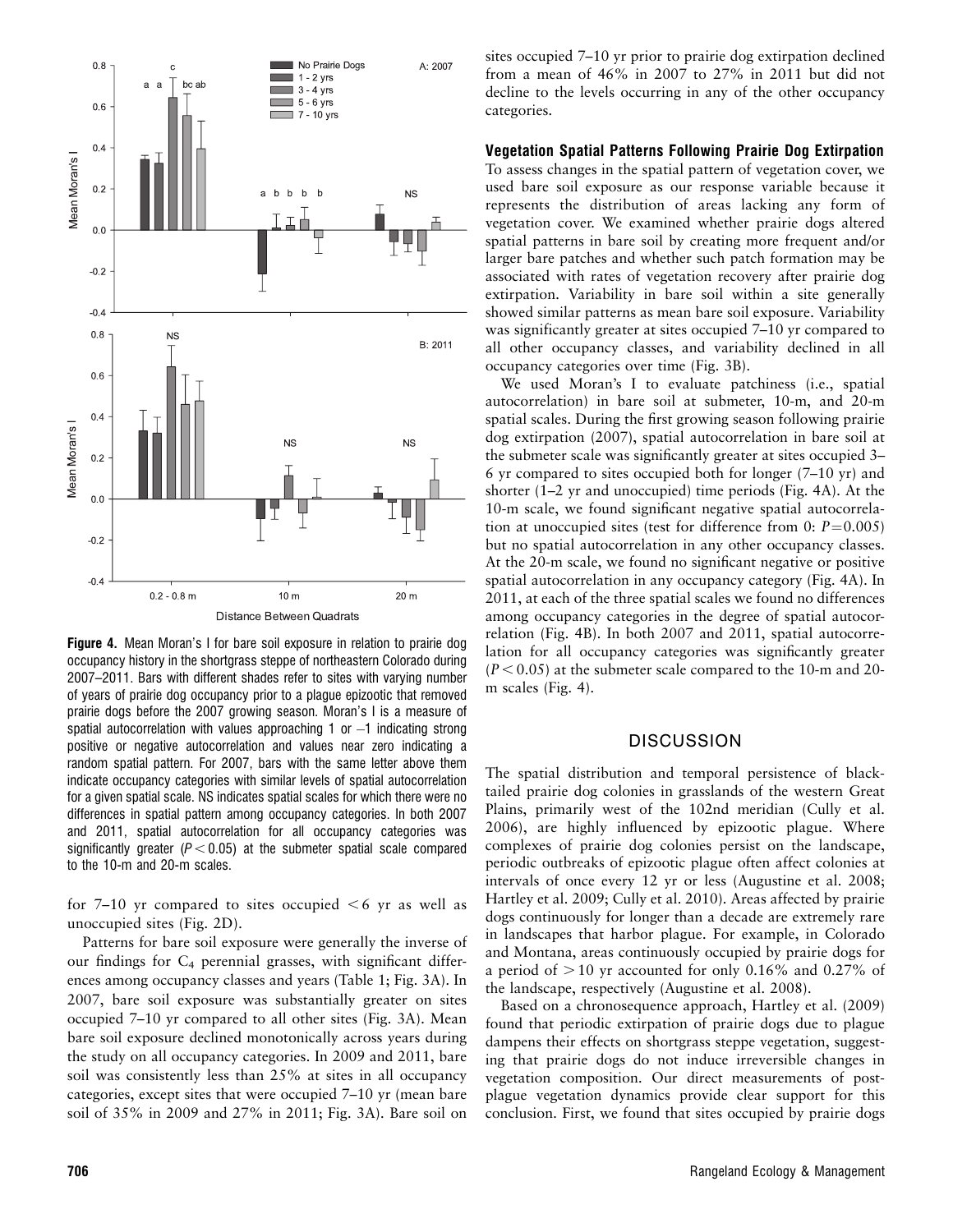1–4 yr prior to extirpation exhibit recovery in plant cover and composition to levels in unoccupied (control) sites within a single growing season, at least in the absence of drought. Furthermore, sites that were occupied by prairie dogs for 7–10 yr prior to extirpation did experience significant reductions in C4 perennial grass cover compared to sites with shorter occupancy histories, but cover of these  $C_4$  perennial grasses recovered rapidly over 5 yr following extirpation of the prairie dogs, demonstrating that irreversible shifts in vegetation state did not occur. We note that our findings regarding  $C_4$  perennial grass recovery occurred during a 5-yr period that did not encompass a drought year, but we did observe similar rates of increase in C4 perennials during 2007–2008 (years of average and slightly below-average precipitation) as during 2009–2011 (years of above-average precipitation).

Our findings, combined with those of Hartley et al. (2009), suggest incorporating significant revisions regarding the effects of prairie dogs on vegetation dynamics and associated state transitions for the shortgrass steppe. Current models (USDA-NRCS 2007) include a transition from a state dominated by a mixture of perennial  $C_4$  shortgrasses and  $C_3$  graminoids (state 1) to a state characterized by high bare soil exposure and increased abundance of A. purpurea and annual forbs (state 2), with the transition resulting from the presence of prairie dogs. These models suggest that  $\geq$  40 yr of prairie dog absence is required to transition back from state 2 to state 1. Furthermore, current models suggest that such recovery may be possible only with the implementation of a prescriptive livestock grazing plan that allows for rest from grazing for portions of the growing season each year (USDA-NRCS 2007). In contrast, our findings indicate that where epizootic plague outbreaks periodically affect colonies at intervals of 10 yr or shorter, vegetation on those colonies represents a phase characterized by increased bare soil (up to 30–50%), reduced cover of perennial  $C_4$  grasses, and increased cover of perennial  $C_3$  forbs and graminoids (i.e., phase 1 within state 1 described above). In addition, neither our study nor Stapp (2007) found increased abundance of A. purpurea in active prairie dog colonies. The vegetation phase on active colonies can transition back to a phase dominated by  $C_4$  perennial shortgrasses and  $C_3$  perennial graminoids (phase 2 within state 1) within 1–5 yr after prairie dog extirpation and can do so with continuous, season-long (May–October) cattle grazing at moderate stocking rates. Furthermore, our findings indicate that prairie dog effects on vegetation composition were consistent across the soil types we studied (Fig. 1) and that the general trajectory and rate of recovery after prairie dog extirpation was consistent across soil types.

Previous meta-analyses indicate that the shortgrass steppe is one of the most grazing-resistant grasslands in the world, which has been attributed to the long coevolutionary history of grazing by large ungulates (Milchunas and Lauenroth 1993; Milchunas et al. 2008). The four dominant graminoid species in our study (Bouteloua gracilis, Bouteloua dactyloides, Carex dursicola, and Pascopyrum smithii) exhibit a suite of adaptations to defoliation. The first three species are all characterized by a prostrate growth form and high rates of biomass allocation belowground (B. gracilis and C. durisicola) or to stolons (B. dactyloides; Milchunas et al. 2008). The rhizomatous growth form of P. smithii facilitates rapid spread into

patches where grazing has suppressed bunchgrasses and thereby generated microsites with reduced intensity of interspecific competition. We suggest that, collectively, these traits allow these perennial graminoids to maintain dominance in areas affected by continuous prairie dog occupation for 1–6 yr. With longer continuous prairie dog occupancy (7–10 yr), C<sub>4</sub> perennial grasses decline notably in abundance but retain the capacity to recover quickly once prairie dogs are removed.

Finally, we suggest that the capacity for these perennial graminoids to recover is related to their spatial distribution on long-term occupied sites. In particular, we found that 7–10 yr of prairie dog occupancy did not increase patchiness in bare soil at the submeter scale or the 10-m scale (Fig. 4). Variance in bare soil was greater with increasing length of prairie dog occupancy (Fig. 3B), reflecting increasing exposure of bare soil within some quadrats. However, the finding that small areas (quadrats) with high bare soil exposure were not more spatially aggregated on sites with 7–10 yr of prairie dog occupancy indicates that plants were still widely dispersed within each square meter on the site. This fine-scale pattern of plant persistence may be one factor allowing perennials to recolonize most plant interspaces during the first 1–3 yr after extirpation of prairie dogs. These findings support the contention of Bestelmeyer et al. (2006) that assessing rangeland vegetation at multiple scales can provide insight to vegetation resilience and the potential presence of thresholds.

Because prairie dogs consume large quantities of many of the same plant species that livestock consume (Detling 2006), they are considered by many to be competitors with livestock. Depending on weather conditions, site productivity, and the proportion of pastures they occupy, prairie dogs can suppress livestock weight gains in semiarid rangelands, particularly if they occupy 30% or more of the area of a pasture (Derner et al. 2006; Augustine and Springer 2013). However, controlling prairie dog populations through poisoning can be expensive and in some cases cost ineffective (Collins et al. 1984). Our findings suggest that vegetation recovery following prairie dog extirpation, either by plague or by poisoning, is likely to vary spatially within a given colony site, and impacts to livestock weight gains will depend on the prior recent history of prairie dog occupancy. The capacity for vegetation on shortgrass steppe to rapidly recover after prairie dog removal suggests that removal via poisoning could provide short-term returns for livestock production. Conversely, the periodic recurrence of plague in this region (and hence extirpation without associated costs to livestock managers) suggests that over longer time frames, poisoning may have limited economic value. Clearly, these predictions are based on the assumption that plague will continue to exert similar effects on prairie dog populations in the future. Should prairie dog resistance to plague or effective vaccination or other plague control strategies develop, consequences for vegetation dynamics will need additional long-term study.

## MANAGEMENT IMPLICATIONS

Our results support the idea that arid and semiarid grasslands can be surprisingly resilient to disturbance associated with multiple years of intense grazing pressure (Bestelmeyer et al.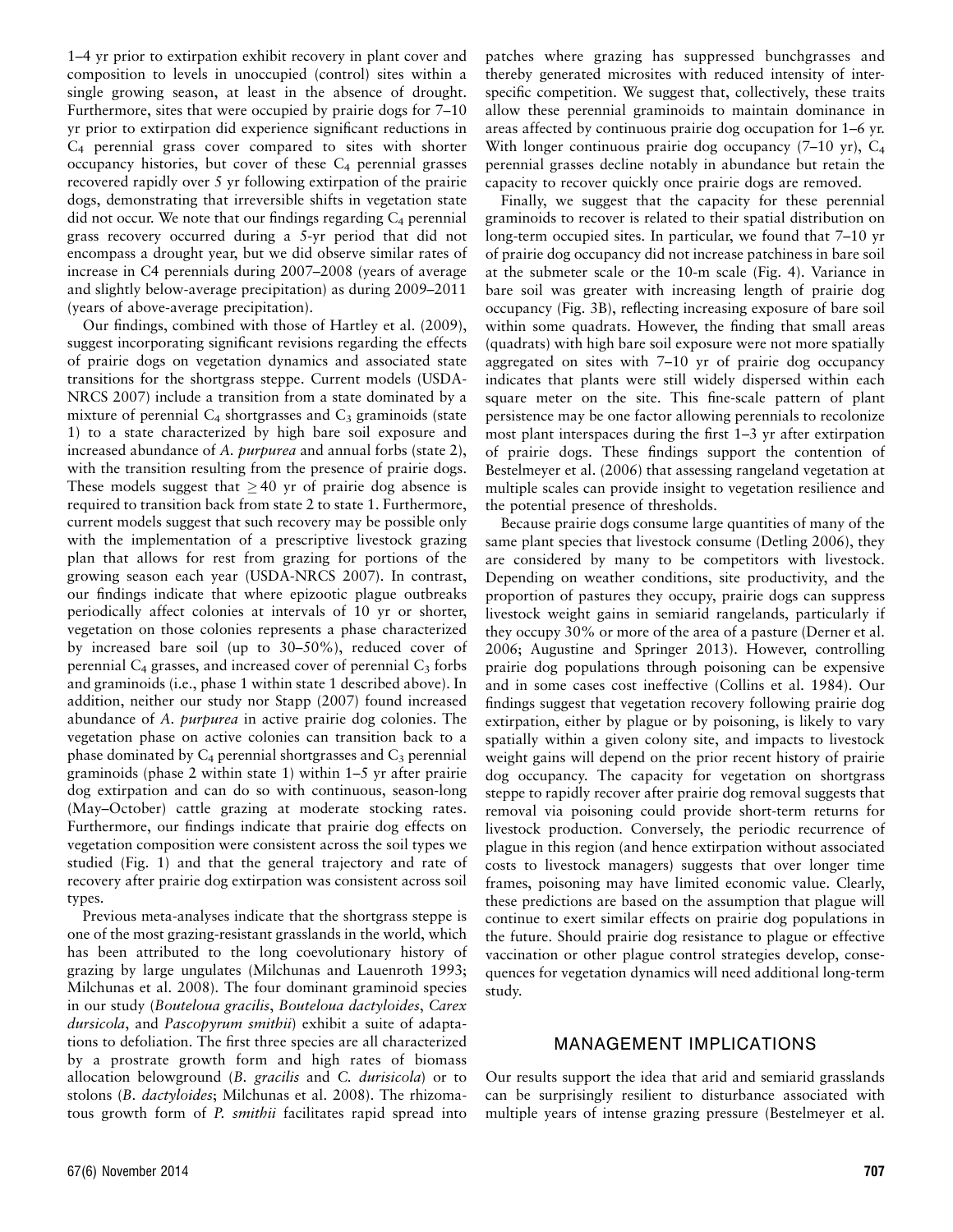2013). We found no evidence that occupation of sites by prairie dogs over time frames of 1–10 yr caused irreversible shifts in the state of the vegetation. Our finding of high vegetation resilience to the intense grazing regime imposed by prairie dogs, which may consume 70% or more of the annual aboveground net primary production on their colonies (Detling 2006), is also consistent with many previous studies reporting strong resistance of the shortgrass steppe plant community to less intense disturbance imposed by livestock grazing (Milchunas et al. 2008). We suggest that STMs for vegetation of the shortgrass steppe should explicitly incorporate the time frame over which prairie dogs occupy a site and recognize that vegetation changes currently induced by prairie dogs represent a phase shift rather than an alternate stable state. Given that colonial, burrowing herbivores are native to most semiarid grasslands worldwide (Davidson et al. 2012), we suggest their effects on vegetation dynamics be examined with explicit consideration of those factors, such as disease, that control the distribution and abundance of their colonies in space and time.

## ACKNOWLEDGMENTS

For assistance in the field, we thank Mary Ashby, Jeff Thomas, Troy Smith, Patrick McCusker, Matt Mortenson, Emily Klarquist, Tyler Odell, Joshua Baker, Kasha Malling, and Tammy Kanode. We thank the Crow Valley Livestock Cooperative for providing the cattle in this study.

## LITERATURE CITED

- ANSLEY, R. J., AND M. J. CASTELLANO. 2006. Strategies for savanna restoration in the southern Great Plains: effects of fire and herbicides. Restoration Ecology 14:420–428.
- ANTOLIN, M., L. SAVAGE, AND R. EISEN. 2006. Landscape features influence genetic structure of black-tailed prairie dogs (Cynomys ludovicianus). Landscape Ecology 21:867–875.
- ARCHER, S., M. GARRETT, AND J. DETLING. 1987. Rates of vegetation change associated with prairie dog (Cynomys *ludovicianus*) grazing in North American mixed-grass prairie. Vegetatio 72:159–166.
- AUGUSTINE, D. J., AND B. BAKER. 2013. Associations of grassland bird communities with black-tailed prairie dog colonies in the North American Great Plains. Conservation Biology 27:324–334.
- AUGUSTINE, D. J., M. R. MATCHETT, T. P. TOOMBS, J. F. CULLY, JR., T. L. JOHNSON, AND J. G. SIDLE. 2008. Spatiotemporal dynamics of black-tailed prairie dog colonies affected by plague. Landscape Ecology 23:255–267.
- AUGUSTINE, D. J., AND T. SPRINGER. 2013. Competition and facilitation between a native and a domestic herbivore: trade-offs between forage quantity and quality. Ecological Applications 23:850–863.
- BAGCHI, S., D. D. BRISKE, X. B. WU, M. P. MCCLARAN, B. T. BESTELMEYER, AND M. E. FERNÁNDEZ-GIMÉNEZ. 2012. Empirical assessment of state-and-transition models with a long-term vegetation record from the Sonoran Desert. Ecological Applications 22:400–411.
- BAKER, B., D. AUGUSTINE, J. SEDGWICK, AND B. LUBOW. 2013. Ecosystem engineering varies spatially: a test of the vegetation modification paradigm for prairie dogs. Ecography 36:230–239.
- BESTELMEYER, B. T., M. C. DUNIWAY, D. K. JAMES, L. M. BURKETT, AND K. M. HAVSTAD. 2013. A test of critical thresholds and their indicators in a desertification-prone ecosystem: more resilience than we thought. Ecology Letters 16:339–345.
- BESTELMEYER, B. T., D. A. TRUJILLO, A. J. TUGEL, AND K. M. HAVSTAD. 2006. A multi-scale classification of vegetation dynamics in arid lands: what is the right scale for models, monitoring, and restoration? Journal of Arid Environments 65:296–318.
- BESTELMEYER, B. T., A. J. TUGEL, G. L. PEACOCK, JR., D. G. ROBINETT, P. L. SHAVER, J. R. BROWN, J. E. HERRICK, H. SANCHEZ, AND K. M. HAVSTAD. 2009. State-and-transition models for heterogeneous landscapes: a strategy for development and application. Rangeland Ecology & Management 62:1–15.
- BRISKE, D. D., B. T. BESTELMEYER, T. K. STRINGHAM, AND P. L. SHAVER. 2008. Recommendations for development of resilience-based state-and-transition models. Rangeland Ecology & Management 61:359–367.
- BRISKE, D. D., S. D. FUHLENDORF, AND F. E. SMEINS. 2005. State-and-transition models, thresholds, and rangeland health: a synthesis of ecological concepts and perspectives. Rangeland Ecology & Management 58:1–10.
- CHARTIER, M., AND C. ROSTAGNO. 2006. Soil erosion thresholds and alternative states in northeastern Patagonian rangelands. Rangeland Ecology & Management 59:616–624.
- CID, M. S., J. K. DETLING, A. D. WHICKER, AND M. A. BRIZUELA. 1991. Vegetational responses of a mixed-grass prairie site following exclusion of prairie dogs and bison. Journal of Range Management 44:100–105.
- COLLINS, A. R., J. P. WORKMAN, AND D. W. URESK. 1984. An economic analysis of blacktailed prairie dog (Cynomys ludovicianus) control. Journal of Range Management 37:358–361.
- COPPOCK, D. L., J. E. ELLIS, J. K. DETLING, AND M. I. DYER. 1983. Plant-herbivore interactions in a North American mixed-grass prairie. I. Effects of black-tailed prairie dogs on intrasesonal aboveground plant biomass and nutrient dynamics. Oecologia 56:1–9.
- CULLY, J. F., D. E. BIGGINS, AND D. B. SEERY. 2006. Conservation of prairie dogs in areas with plague. In: J. L. Hoogland [ED.]. Conservation of the black-tailed prairie dog: saving North America's western grasslands. Washington, DC, USA: Island Press. p. 157–168.
- CULLY, J. F., JR., T. L. JOHNSON, S. K. COLLINGE, AND C. RAY. 2010. Disease limits populations: plague and black-tailed prairie dogs. Vector-Borne and Zoonotic Diseases 10:7–15.
- DAVIDSON, A. D., J. K. DETLING, AND J. H. BROWN. 2012. Ecological roles and conservation challenges of social, burrowing, herbivorous mammals in the world's grasslands. Frontiers in Ecology and the Environment 10:477–486.
- DERNER, J., J. DETLING, AND M. ANTOLIN. 2006. Are livestock weight gains affected by black-tailed prairie dogs? Frontiers in Ecology and the Environment 4:459–464.
- DETLING, J. K. 2006. Do prairie dogs compete with livestock? In: J. L. Hoogland [ED.]. Conservation of the black-tailed prairie dog: saving North America's western grasslands. Washington, DC, USA: Island Press. p. 65–88.
- GUENTHER, D. A., AND J. K. DETLING. 2003. Observations of cattle use of prairie dog towns. Journal of Range Management 56:410–417.
- HARTLEY, A. E., J. K. DETLING, AND L. T. SAVAGE. 2009. Introduced plague lessens the effects of an herbivorous rodent on grassland vegetation. Journal of Applied Ecology 46:861–869.
- HICKMAN, K. R., AND J. D. DERNER. 2007. Blackland tallgrass prairie vegetation dynamics following cessation of herbicide application. Rangeland Ecology & Management 60:186–190.
- KNOWLES, C. J., J. D. PROCTOR, AND S. C. FORREST. 2002. Black-tailed prairie dog abundance and distribution in the Great Plains based on historic and contemporary information. Great Plains Research 12:219–254.
- KOTLIAR, N. B., B. W. BAKER, A. D. WHICKER, AND G. E. PLUMB. 1999. A critical review of assumptions about the prairie dog as a keystone species. Environmental Management 24:177–192.
- MCCUNE, B., AND J. B. GRACE. 2002. Analysis of ecological communities. Geneden Beach, OR, USA: MjM Software Design. 300 p.
- MILCHUNAS, D., AND W. LAUENROTH. 1993. Quantitative effects of grazing on vegetation and soils over a global range of environments. Ecological Monographs 63:327– 366.
- MILCHUNAS, D., W. LAUENROTH, I. BURKE, AND J. K. DETLING. 2008. Effects of grazing on vegetation. In: W. Lauenroth and I. C. Burke [EDS.]. Ecology of the shortgrass steppe: a long-term perspective. New York, NY, USA: Oxford University Press. p. 389–446.
- SAVAGE, L. T., R. REICH, L. HARTLEY, P. STAPP, AND M. F. ANTOLIN. 2011. Climate, soils and connectivity predict plague epizootics in black-tailed prairie dogs. Ecological Applications 21:2933–2943.
- SIDLE, J. G., D. J. AUGUSTINE, D. H. JOHNSON, S. D. MILLER, J. F. CULLY, JR., AND R. P. READING. 2012. Aerial surveys adjusted by ground surveys to estimate area